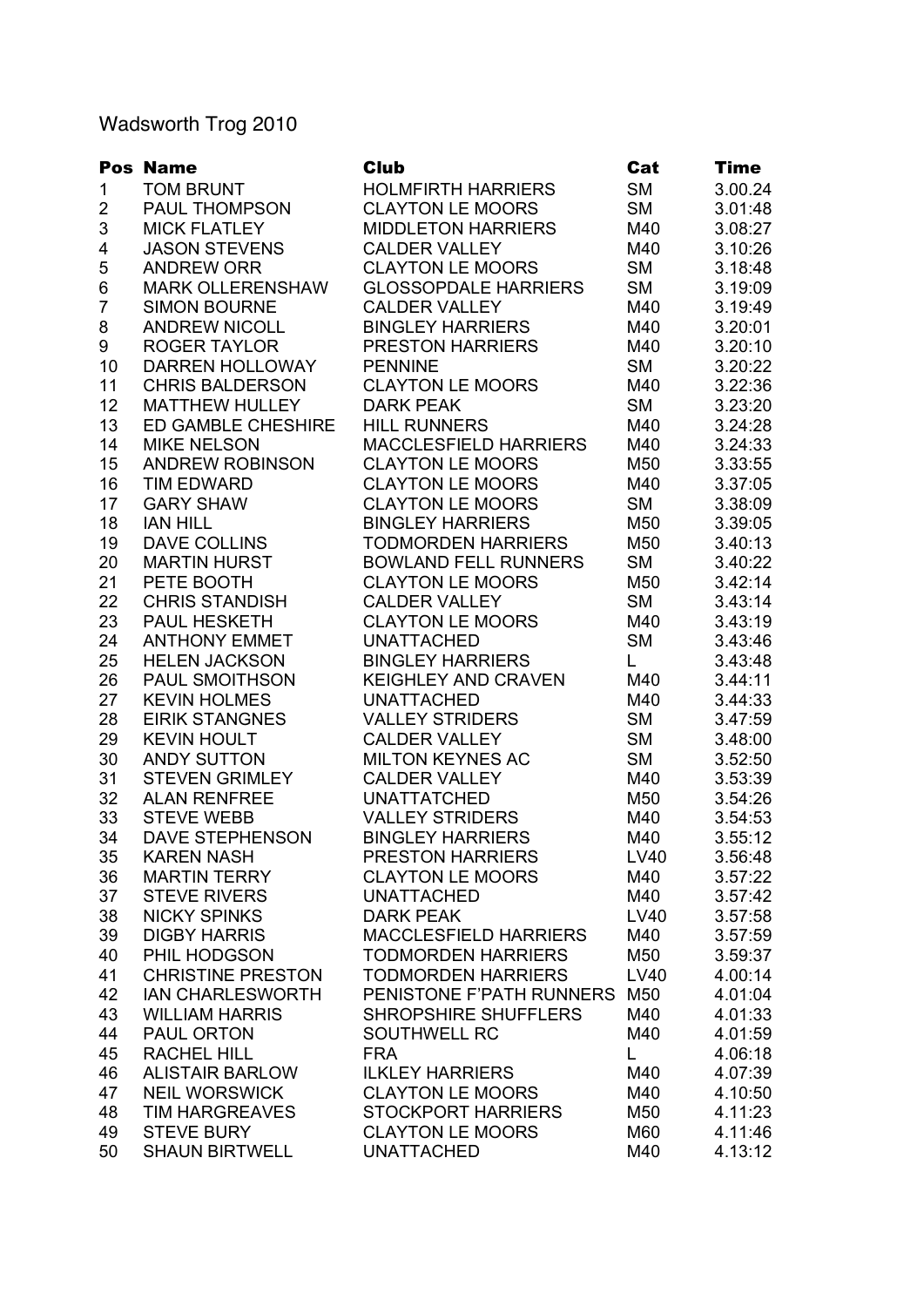|     | <b>Pos Name</b>                       | <b>Club</b>                    | Cat         | <b>Time</b> |
|-----|---------------------------------------|--------------------------------|-------------|-------------|
| 51  | <b>MARTIN HUDDLESTON</b>              | <b>CALDER VALLEY</b>           | M40         | 4.13:37     |
| 52  | <b>JOHN TELFER</b>                    | NORTHUMBERLAND FR              | M40         | 4.14:13     |
| 53  | <b>ROY HUNTER</b>                     | <b>HARROGATE HARRIERS</b>      | M50         | 4.14:36     |
| 54  | <b>ROBYN ANDERSON</b>                 | <b>PRESTON HARRIERS</b>        | L.          | 4.15:46     |
| 55  | <b>GARY BASTOW</b>                    | <b>RIPON RUNNERS</b>           | M50         | 4.16:50     |
| 56  | <b>JAMES RILEY</b>                    | <b>TODMORDEN HARRIERS</b>      | <b>SM</b>   | 4.19:03     |
| 57  | MICHAEL MCLOUGHLIN                    | <b>PRESTON HARRIERS</b>        | M50         | 4.22:43     |
| 58  | <b>CLIVE GREATOREX</b>                | <b>TODMORDEN HARRIERS</b>      | M40         | 4.23:30     |
| 59  | <b>RICHARD BELLARIES</b>              | <b>CLAYTON LE MOORS</b>        | M50         | 4.24:30     |
| 60  | <b>MALCOLM COLES</b>                  | <b>VALLEY STRIDERS</b>         | M60         | 4.24:55     |
| 61  | DAVID JELLEY                          | <b>RIPON RUNNERS</b>           | M50         | 4.25:10     |
| 62  | NICKY JAQUIERY                        | <b>ILKLEY HARRIERS</b>         | LV40        | 4.25:12     |
| 63  | <b>KENNY TURNER</b>                   | <b>DARK PEAK</b>               | M50         | 4.25:14     |
| 64  | <b>JULIE GARDNER</b>                  | <b>DARK PEAK</b>               | LV40        | 4.25:15     |
| 65  | <b>STEVE BATTLE</b>                   | <b>WORKSOP HARRIERS</b>        | M40         | 4.25:19     |
| 66  | PETER CHAPMAN                         | <b>RIPON RUNNERS</b>           | M50         | 4.25:51     |
| 67  | <b>JEFFREY PICKUP</b>                 | <b>CLAYTON LE MOORS</b>        | M50         | 4.26:03     |
| 68  | DAVID FINDELL-HAWKINS MILTON KEYNE AC |                                | M50         | 4.26:30     |
| 69  | <b>ROY PARKINSON</b>                  | <b>PRESTON HARRIERS</b>        | M40         | 4.27:10     |
| 70  | <b>BILL FOREMAN</b>                   | <b>RIPON RUNNERS</b>           | M40         | 4.27:21     |
| 71  | <b>KATY THOMPSON</b>                  | <b>CLAYTON LE MOORS</b>        | W50         | 4.27:32     |
| 72  | <b>WILLY KITCHEN</b>                  | <b>DARK PEAK</b>               | M40         | 4.27:35     |
| 73  | <b>BOB WIGHTMAN</b>                   | <b>ILKLEY HARRIERS</b>         | M40         | 4.27:45     |
| 74  | <b>GINNY WILLEY</b>                   | <b>MIDDLETON HARRIERS</b>      | L.          | 4.27:52     |
| 75  | LYNNE CLOUGH                          | <b>CHORLEY RUNNERS</b>         | <b>LV40</b> | 4.28:05     |
| 76  | <b>JENNY BROWN</b>                    | <b>ROCHDALE HARRIERS</b>       | L.          | 4.28:06     |
| 77  | <b>MANDY CLARKE</b>                   | <b>BINGLEY HARRIERS</b>        | <b>LV40</b> | 4.28:20     |
| 78  | <b>RICHARD LEONARD</b>                | <b>TODMORDEN HARRIERS</b>      | M50         | 4.28:29     |
| 79  | <b>MICHAEL POPE</b>                   | NORTH YORK MOORS AC            | M40         | 4.28:36     |
| 80  | PAUL LEARY                            | ROCHDALE HARRIERS              | M40         | 4.29:04     |
| 81  | <b>NATHAN MARTIN</b>                  | <b>UNATTACHED</b>              | <b>SM</b>   | 4.29:12     |
| 82  | <b>TONY STEWARD</b>                   | <b>CALDER VALLEY</b>           | M50         | 4.29:24     |
|     | 83 = MARTIN STOCKS                    | <b>DARK PEAK</b>               | M40         | 4.29:39     |
|     | 83 = ROY GIBSON                       | <b>DARK PEAK</b>               | M40         | 4.29:39     |
| 85  | <b>DAVE DEASON</b>                    | <b>DALLAM</b>                  | M40         | 4.30:05     |
| 86  | <b>DAVID PICKERING</b>                | <b>RETFORD AC</b>              | M40         | 4.30:14     |
| 87  | <b>EMMA GREGORY</b>                   | PRESTON HARRIERS               | L           | 4.30:41     |
| 88  | <b>STEPHEN DIXON</b>                  | <b>VALLEY STRIDERS</b>         | M50         | 4.30:49     |
| 89  | <b>YIANNIS TRIDIMAS</b>               | <b>BOWLAND FELL RUNNERS</b>    | M60         | 4.30:53     |
| 90  | <b>STUART HIRST</b>                   | <b>DALLAM</b>                  | M40         | 4.31:04     |
| 91  | <b>CHRIS HILL</b>                     | <b>ROCHDALE HARRIERS</b>       | <b>SM</b>   | 4.31:35     |
|     | 92 = STEVE WOODWARD                   | <b>RETFORD AC</b>              | M40         | 4.32:50     |
|     | 92 = JAYNE BUTTERWORTH                | <b>SKIPTON AC</b>              | <b>LV40</b> | 4.32:50     |
| 94  | <b>STEVE WATHALL</b>                  | <b>RETFORD AC</b>              | M50         | 4.32:52     |
| 95  | <b>NEIL HANKINSON</b>                 | <b>WARRINGTON ROAD RUNNERS</b> | <b>SM</b>   | 4.34:15     |
| 96  | <b>MELANIE BLACKHURST</b>             | <b>TODMORDEN HARRIERS</b>      | LV          | 4.35:23     |
| 97  | <b>RICHARD O'SULLIVAN</b>             | <b>TODMORDEN HARRIERS</b>      | M40         | 4.35:53     |
| 98  | <b>ROBERT BUMSTEAD</b>                | <b>VALLEY STRIDER</b>          | M40         | 4.37:31     |
| 99  | <b>IAN SHUTTLEWORTH</b>               | <b>HOLMFIRTH HARRIERS</b>      | M40         | 4.38:53     |
| 100 | <b>TONY CUNNINGHAM</b>                | <b>OTLEY AC</b>                | <b>SM</b>   | 4.41:24     |
| 101 | <b>WENDY DODDS</b>                    | <b>CLAYTON LE MOORS</b>        | LV50        | 4.44:33     |
| 102 | <b>DAVID KNIGHT</b>                   | <b>HOLMFIRTH HARRIERS</b>      | M40         | 4.45:20     |
| 103 | <b>PAUL MURRAY</b>                    | <b>HORWICH RMI</b>             | M60         | 4.45:39     |